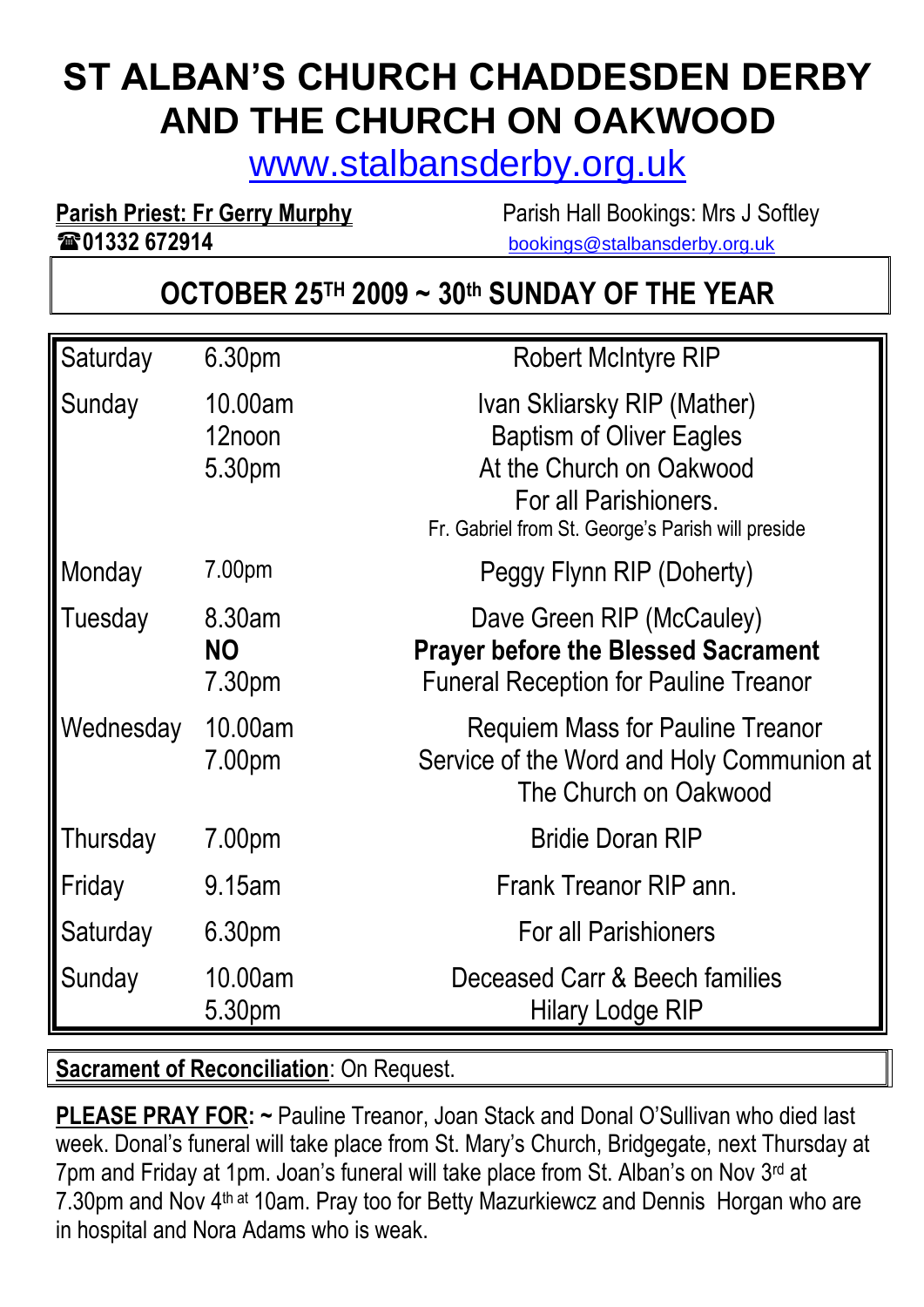#### **THE YEAR OF THE PRIEST**

Was formally inaugurated by Pope Benedict in June. Bishop Malcolm writes "I think, first of all, with heartfelt gratitude on the immense gift which priests represent, not only for the Church, but also for humanity itself. I think of all our priests in the Diocese of Nottingham who quietly present Christ's words and actions each day to you and to the whole world, striving to be one with the Lord in their thoughts and their will, their sentiments and their style of life. I often say how proud I am of our priests who even amid difficulties remain faithful to their vocation as "friends of Christ", whom he has called by name, chosen and sent? It is very easy for us to concentrate on the difficulties that are affecting the priesthood and not see priesthood for what it is. This pastoral letter gives me the opportunity to thank you for the many practical ways in which you support your priests. I am not referring to the way in which you participate in your parish life, which is your responsibility because of your baptismal vocation. No, what I mean are the many ways in which you show them kindness, offer them friendship and give them respect. I know how much these things matter greatly to them.

Please include the prayer for priests, which is on the prayer card that will be given out today, in your daily prayers.

#### **PARISH FINANCES**

Our thanks to Mark Booton, Di Reid and Steve Endsor for speaking to us about this at mass last weekend. Some people have asked for a box of envelopes, or a gift aid form or a standing order. They are all available again today. If you haven't yet collected your box of envelopes please do so today, as you will need it for next weekend.

#### **FAITH IN FAMILES**( formerly the Catholic Childrens Society)

Next weekend is the last one for handing in boxes, will anyone who still has a box they require emptying please hand it it at one the masses next weekend Many thanks Steve & Sandra Endsor

### **EXPLORING THE FAITHS: BUDDISM, HINDUISM & SIKHISM**

A six week course, starting Thursday 5th November, exploring the similarities and differences between the three faiths.

Each week will have a separate theme, to explore what each faith believes abaout different issues and topics. Come and share your thoughts and ideas with people from different faith communities and with two "experts" from each of the three faiths. Thurs. 5th, 12th, 19th, 26th, November and 3rd, & 10th December. 7 - 8.30pm at the Forum of Faiths, St James centre Malcolm Street, Derby. The course is free and open to all. Call 01332 604067 or [admin@ffderby.org.uk](mailto:admin@ffderby.org.uk) to register.

### **ST ALBAN'S SCHOOL P.T.A.**

The P.T.A, are holding a Christmas Craft Fayre on Friday November 27<sup>th</sup> from 3pm. Anyone who would like to have a stall or contribute to the event is invited to contact school, or P.T.A, direct. We also hope the people of the parish will come along and enjoy this event with us. Contact [jane.bradley727@ntlworld.com](mailto:JANE.BRADLEY727@NTLWORLD.COM) or **207901814906**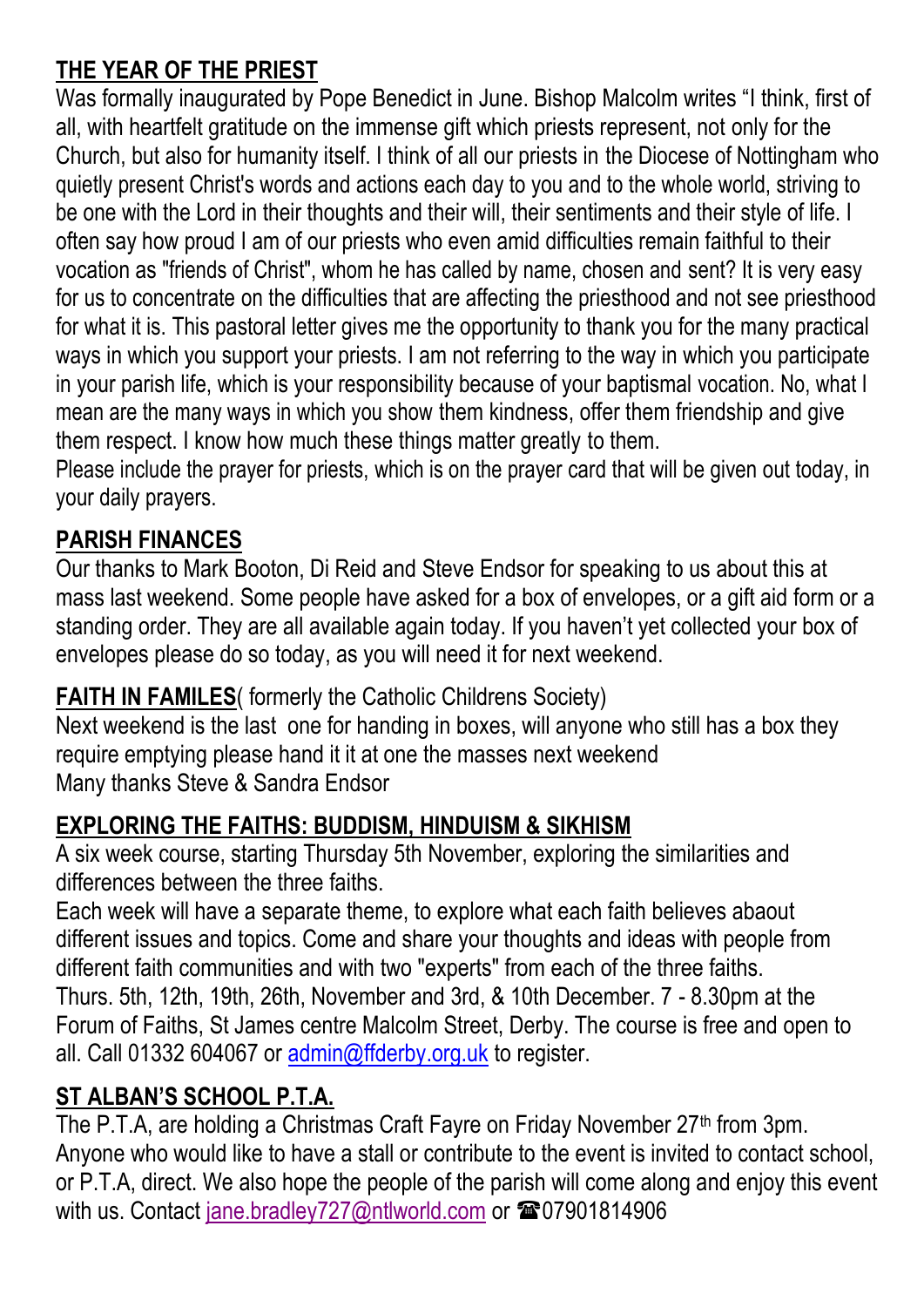#### **CAFOD GROUP**

Thanks to those who came to the meeting with Marie Molloy, last Thursday. We will be proposing various Cafod projects to the whole parish in the near future

#### **MUSICAL SOCIAL EVENING**

Thanks to all who attended, to the social committee who organised the evening, and to Jim Dawson, the oldest swinger in town!

#### **CHILDRENS'S LITURGY GROUP**

Are meeting each week at 10am in the Parish Centre. The Group is available for all children of 3 years and over. I think they are doing a great job, so I thank all the leaders in your name. Special thanks to PAUL WILSON who has just retired as coordinator after many years of valuable service, and to MARIA NEADS, who has taken over from him. The group are always looking for new helpers so have a word with one of them if you are tempted.

#### **FAITH IN FAMILIES (formerly the Catholic Children's Society**)

We have been asked to make the autumn collection from boxes held by parishioners, please will box holders leave their boxes at one of our masses where they will be collected, counted & then returned to your homes. If anyone requires their box collecting from their home please contact Steve on 661819 Many thanks Sandra & Steve Endsor

#### **INQUIRY TASTER GROUP**

Three people have now expressed an interest in finding out more about becoming Catholics. We are meeting Mondays; 7.30pm ~ 9pm in the Parish Centre. Anyone else interested? Contact Shaun & Di Reid  $\blacksquare$  672091 or myself.

#### **SPIRITUALITY GROUP ~ THIS TUESDAY at 7.30pm**

an Evening of Spiritual Exploration 27th Oct. - Praying God's Word 10th Nov. - Meditation 24<sup>th</sup> Nov. - Spiritual Healing service 08th Dec. - Advent Reflection Each evening will be held in the Parish Centre starting at 7.30pm and ending about 8.30pm including the chance for tea/coffee and biscuits

#### **COLLECTIONS:**

Last week £787.97 plus £150 standing orders. Thank you all.

**COUNTERS NEXT WEEK** ~ Anne Kearney and Peter Peek.

**WELCOMERS NEXT WEEK:** 6.30pm Ellen Taylor & Alice White 10.00am Avril Mather & Sheila Caruth